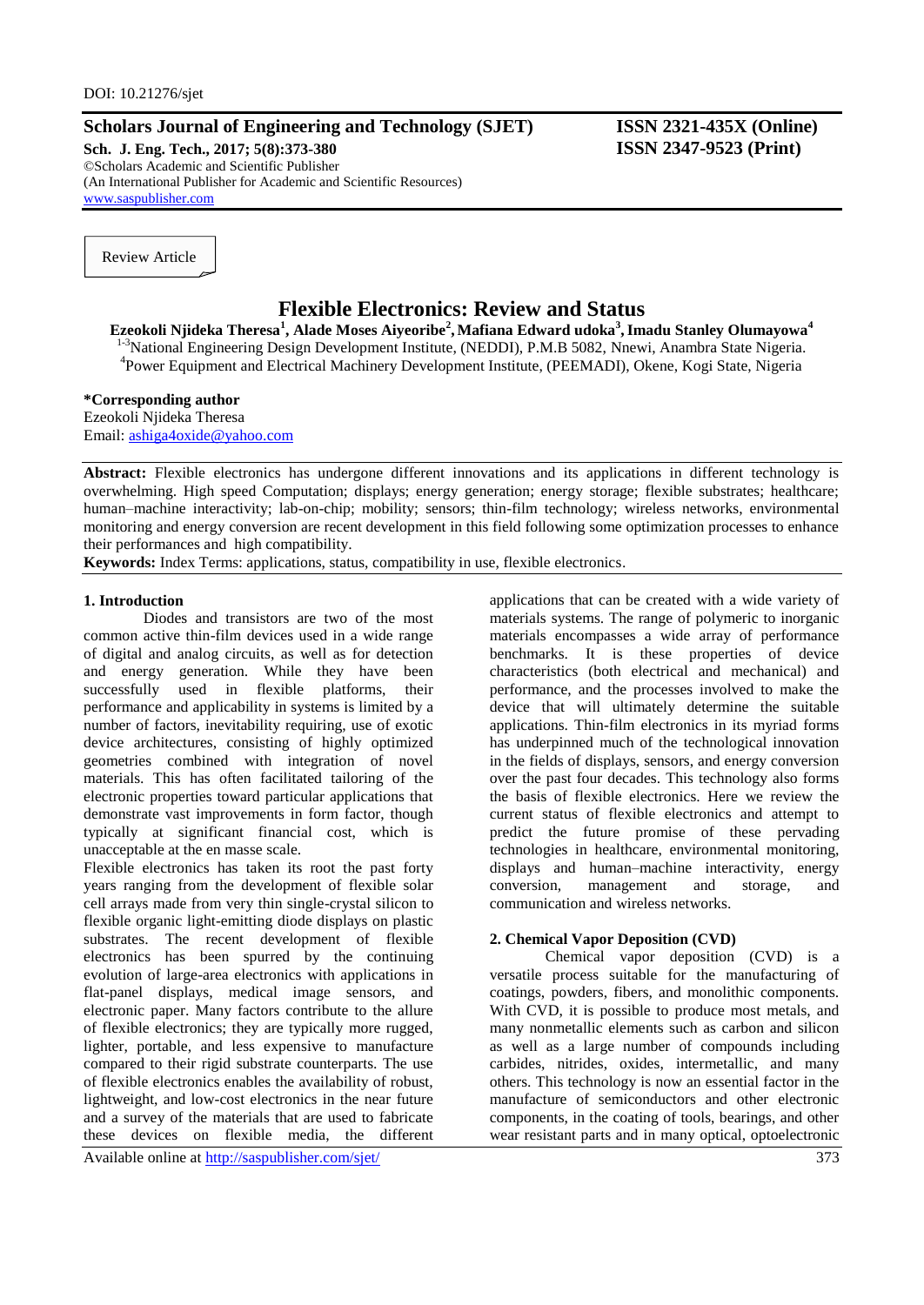and corrosion applications. It belongs to the class of vapor-transfer processes which is atomistic in nature that is the deposition species are atoms or molecules or a combination of these. Besides CVD, they include various physical-vapor deposition processes (PVD) such as evaporation, sputtering, molecular beam epitaxy, and ion plating. The wide range of CVD products is illustrated by the following recent commercial products (1997):

- 1. Diffusion barrier layers for advanced semiconductor integrated circuits of titanium nitride deposited by metalloorganic CVD (MOCVD)
- 2. Diamond-like carbon (DLC) coatings produced by plasma CVD for bushings and textile components with much improved wear resistance.
- 3. Titanium carbide and titanium nitride coatings for carbide tools that greatly outperform uncoated tools and are taking an increasing share of the market.
- 4. Iridium, deposited by MOCVD, which has shown remarkable resistance to corrosion in small rocket nozzles at temperatures up to 2000°C.
- 5. Metallization of semiconductors with copper deposited by MOCVD, replacing aluminum, minimizing electro migration. CVD is now the major process in the production of advanced semiconductor components.
- 6. Energy saving optical coatings for architectural glass by atmospheric-pressure CVD, produced in situ during the processing of float glass.
- 7. Pyrolytic boron-nitride crucibles produced by CVD with outstanding chemical inertness, which are used extensively in the electronic industry.
- 8. CVD boron fibers which are extremely stiff and strong and are used as reinforcement in structural components in aerospace designs.
- 9. High thermal conductivity CVD-diamond films deposited on heat spreaders or heat slugs to dissipate the heat of high-density integrated circuits.

# **3. Review Of Materials Considerations For Flexible Electronics**

The fundamental properties of thin-film materials, as well as the quality of various device interfaces, give rise to inherent limitations in device performance. For instance, consider the ring oscillator. As one of the most essential building blocks in many systems, it is fundamental to many emerging technologies, such as radio-frequency identification (RFIDs) tagging. A large number of design parameters influence the oscillation frequency of ring oscillators. These include geometric attributes, parasitic capacitance, and the supply voltage. However, these adjustments are often dwarfed by the inherent performance limitations of the transistors. Considering the field-effect mobility as a key performance indicator, one can populate a stage delay Vs mobility map to illustrate the mobility dependency of operating speed of ring oscillators using common semiconductors. The

semiconductor–dielectric combination in a circuit is one of the most important considerations for flexible electronics. The achievement of stable highperformance TFTs relies on the optimization of the mobility of carriers and the reduction of traps at the semiconductor–dielectric interface. Thus, the semiconductor and dielectric layers cannot be considered completely independent. The desired fabrication technology also dictates which materials are compatible. It is currently possible to fabricate highquality TFTs from both inorganic and organic materials. Hydrogenated amorphous silicon (a-Si:H) is the ubiquitous materials system for large-area electronics and is currently used as a semiconductor in liquidcrystal display (LCD) backplanes and X-ray imagers on glass substrates [1, 2]. The integration of highperformance a-Si:H-based TFT devices onto polymeric substrates requires development of high-quality, lowtemperature (<200C) processed TFT devices.

The development of such materials has been described in detail in earlier chapters. Particular challenges for flexible substrates are deposition of low mechanical stress layers and the reduction in defect density through optimization of deposition conditions. There are alternative low-temperature methods, such as sputtering. These techniques have generally not achieved the same quality that is possible with PE-CVD. In addition, since the semiconductor and dielectric layers are generally deposited sequentially in the same reactor, the interface formed between these materials can be highly optimized. Alternative inorganic materials to amorphous silicon are currently being explored as semiconductors. Poly-silicon is a well-developed materials system that is currently showing promise in OLED display applications. Recently, a form of silicon that can be jet-printed has been described [3]. This material, however, suffered from the need to be processed in a highly inert atmosphere (<1 ppm O2) and required high-temperature post deposition annealing. Many semiconducting oxide materials, such as ZnO [4] and ternary compounds, In GaO [5], are being widely studied in test devices. These optically transparent materials have the advantage of being deposited at low temperatures while yielding relatively high field-effect mobilities (1–10 cm2/Vs). It is, however, difficult to control their doping level during deposition due to electrically active defects formed during deposition. Printable forms of these materials have also been explored. Nanoparticles of ZnO have been used to form TFTs [6], but can require high temperature (>300C) post deposition anneals for the best performance. TFTs formed with these materials are frequently used with oxide gate dielectric layers, but there are few studies that have explored There are many known semiconducting polymers, but those based on polymers or copolymers of thiophene have generally been the most widely used for TFTs. While most of the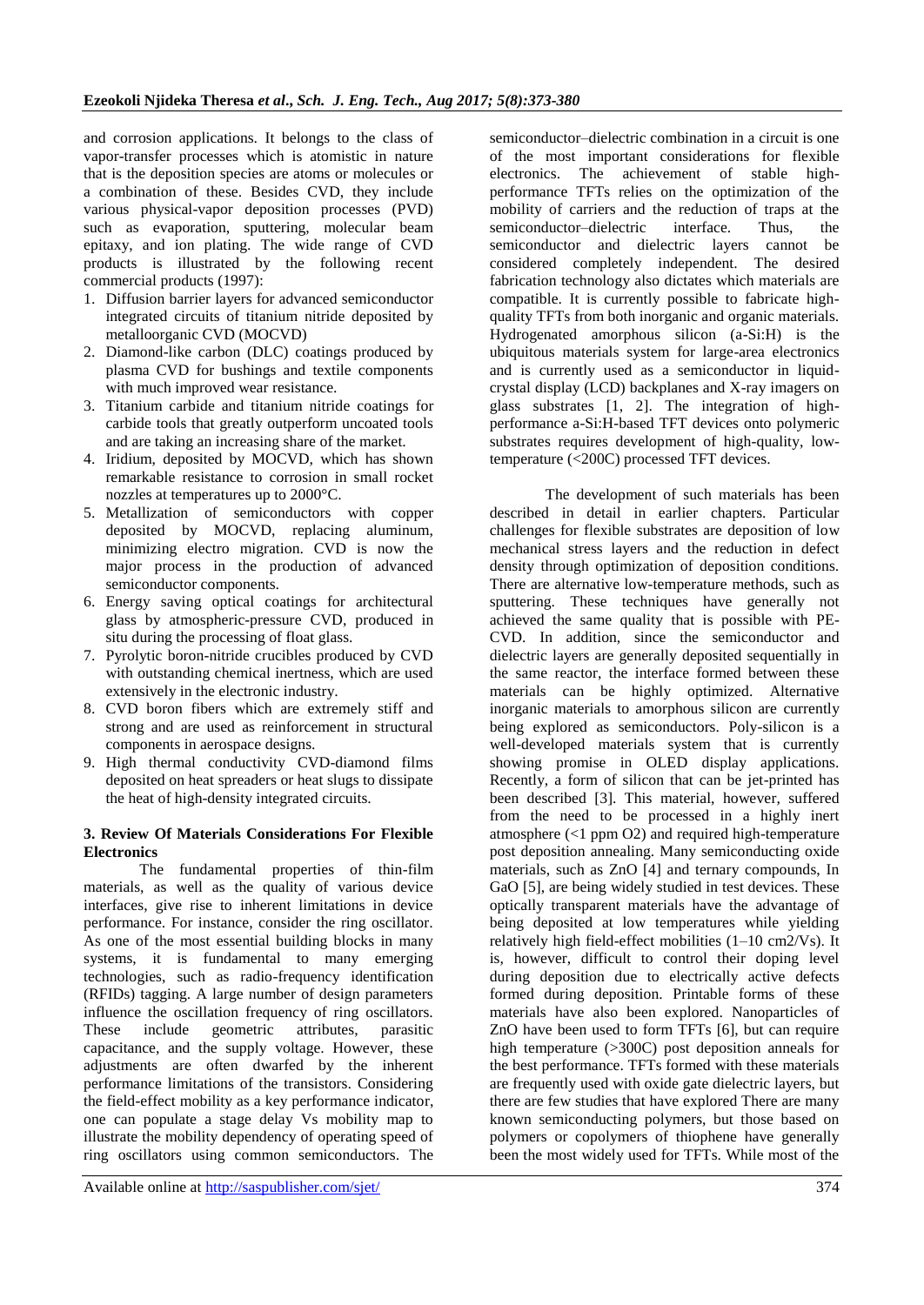characterization of these materials has been performed using thermally grown silicon dioxide gate dielectric layers, they are compatible with a variety of dielectrics including organic polymers, PE-CVD SiO2 and SiNx, and oxides formed from anodized metals [7]. Both pand n-type organic materials have been demonstrated with the former being more common than the latter [8]. Improvements in n-type materials suggest that organic materials may have an advantage over a-Si:H in applications where complementary logic is required, for example, simple logic circuits.the best candidates for large-area electronic circuits. The choice of the semiconducting system dictates the deposition method. Molecular materials have generally been deposited by vapor methods and have been used in prototype circuits and backplanes. The best pentacene TFTs have reproducible mobilities around 1 cm2 /Vs [9], but in many cases degradation in performance is observed during subsequent processing, such as formation of an encapsulation layer or patterning by photolithography [10]. Small molecules can be made amenable to solution processing by functionalization. Usually, the solution deposition process causes a reduction in the observed field-effect mobility relative to vapor deposition. The typical reason for this difference is the difficulty in controlling film formation as the solvent evaporates. Recently, a number of materials, such as triisopropylsilyl (TIPS)-pentacene, have been designed that form continuous, highly ordered films from solution and now provide high mobility when deposited from solvent [11]. Semiconducting polymers have recently been demonstrated to have mobilities above 0.5  $\text{cm}^2/\text{Vs}$ , suggesting that they can have similar performance to molecular materials [12].

Most high-performance organic semiconductors form polycrystalline or semicrystalline films. For many materials, it is found that either thermal or solvent vapor annealing can lead to improvements in mobility. The orientation of the crystalline domains relative to the flow of current is considered to be important to achieve the highest field-effect mobility. For example, many semiconducting polymers have lamellar structures where a conjugated backbone is separated by alkyl side chains. Transport is poor along the lamellar stacking direction due to the insulating alkyl side chains and good through the  $\pi$ -stacking direction and along the backbone of the polymer. The interfacial interaction with the gate dielectric must not prevent the semiconducting layer from adopting this orientation during film formation. A variety of lowtemperature processable gate dielectrics, including inorganic oxides deposited by sputtering, anodization, or PE-CVD and organic dielectric layers deposited by solution coating, are compatible with organic semiconductors [7].

In flexible electronics, the metals used for the conductors must meet three criteria:

- 1. they must have a high enough conductivity to not create large parasitic resistance over the area of the circuit,
- 2. they must inject charge efficiently into the semiconducting layer, and
- 3. They must not impact deposition of the gate dielectric.

While it is desirable for a single material to meet all requirements, it is not essential. For example, in a-Si:H technology, a doped silicon layer is used for injection and a metal is used for the addressing line and the gate level. In most demonstrations of flexible active-matrix backplanes, the conductors have been deposited from vapor. Direct deposition of molten metal is usually beyond the thermal tolerance of flexible substrates other than stainless steel. The majority of work on conductors has focused on metallic nanoparticles, and organometallic molecular compounds that can be sintered into continuous metallic films [13]. Metallic nanoparticles of coinage metals such as Au or Ag with sizes of<100 nm have reduced melting points relative to bulk materials and can be sintered at relatively low temperatures (<300◦C) [14] or optically with visible lasers [15]. Most nanoparticles are synthesized with an organic surface layer to allow them to be suspended in a solvent without aggregation. While surface layers may be necessary to increase the stability of suspensions of these materials, they are likely to cause injection barriers when used as contacts. For example, contacts formed from silver nanoparticles stabilized with oleic acid appear to show less contact resistance with poly [5,5-bis(3-dodecyl-2-thienyl)-2,2 bithiophene] (PQT)-12 than those stabilized with oleylamine [16]. The origin of this difference could be a modification of the work function of the electrode by the layer or by doping of the semiconducting material near the contact. Semi conducting polymers can form printable conductors when doped and form good contacts to organic semiconductors. Poly (3,4 ethylenedioxythiophene)poly(styrenesulfonate)

(PEDOT/PSS) is a widely used printable conductor, but its conductivity is  $\sim 10^4$  times lower than most metals [17]. Composite films of polyaniline and single-wall carbon nanotubes have better conductivity than PEDOT:PSS (2 S/cm), but still are significantly less conductive than a bulk metal. While organic materials may be used as local contacts, it is unlikely that they can be used for the addressing lines in large-area circuits that require reasonable switching speeds. Printing methods can be broadly classified as noncontact and contact methods. Most high-volume printing, such as packaging, is performed using techniques such as gravure, offset, and flexographic marking where a roller contacts the substrate. The roller may be flat with patterned ink transferred to it from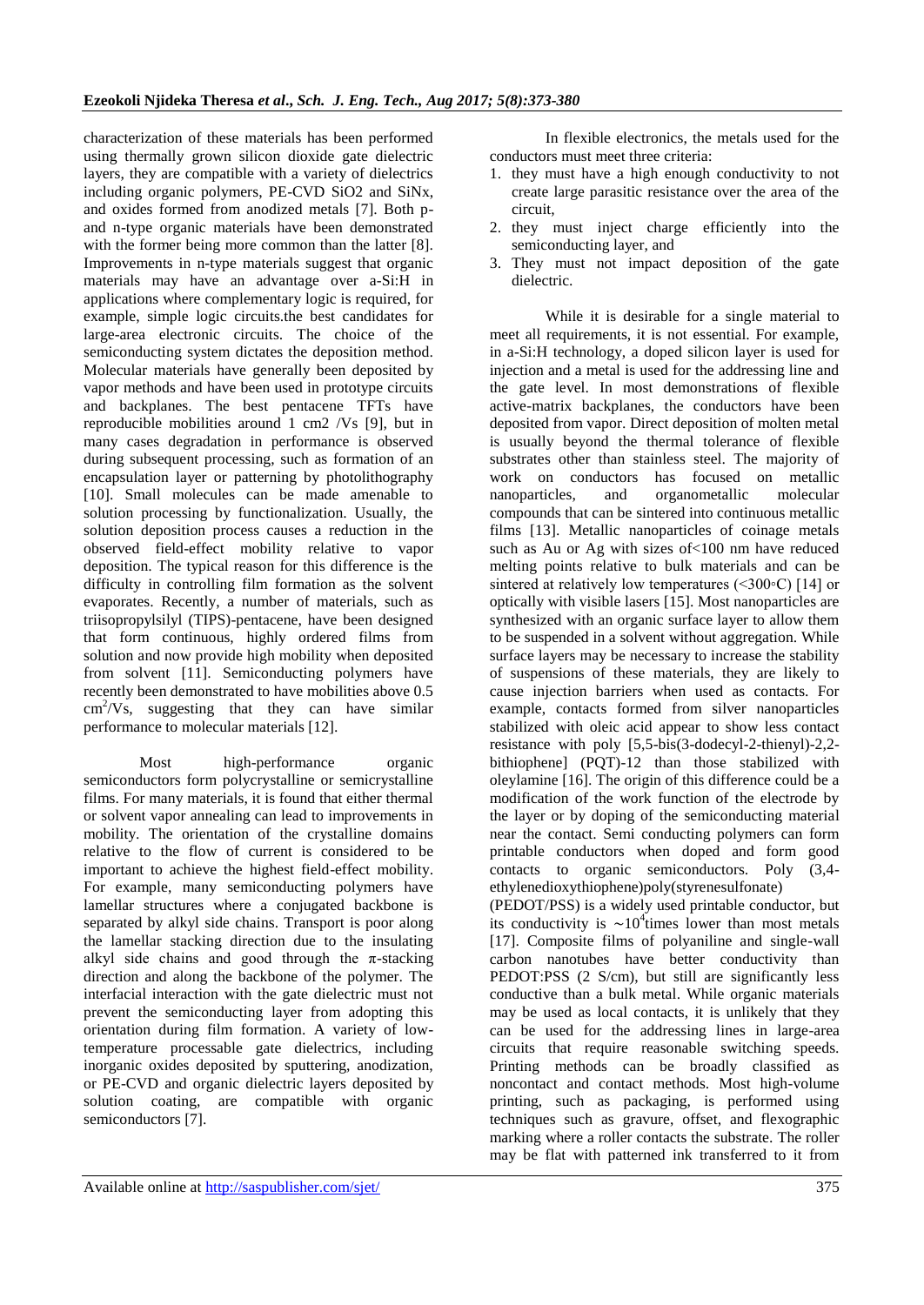another patterned substrate or the roller itself may have patterned depressions into which the ink is deposited. In electronics, micro contact printing has been demonstrated for patterning of conductors using selfassembled monolayers as resists for chemical etching [18].

The focus here is on noncontact printing, in particular ink-jet printing. Ink-jet printing has been used both to print etch masks for vapor-deposited materials (digital lithography) and for direct deposition of active materials. In digital lithography, the main issues are control of the feature sizes of the printed etch mask and integration of the printing steps into a conventional fabrication process. For printing active materials, attention must be paid to how the material dries or cures into a solid film. In both cases, it is important to understand the fundamental origins of the achievable feature sizes and the ability to control placement of those features.

Flexibility in electronic materials is very attractive for medical and bioengineering. Living organisms are intrinsically flexible and malleable. Thus, flexibility is a necessity for successful integration of electronics in biological systems. Furthermore, in order to carry out daily tasks, flexibility is less likely to hinder over stiffness [19].Recently, some electronics have been integrated into human bodies [19]–[22]. One example is the bionic eye [41]. Here a visioncompromised patient requires an electrically active addressable matrix array, with each unit or pixel recording an image and transmitting this to the patient via the optic nerve [21]. Such technology is not restricted to vision, and is applicable to many other types of sensation.

The bionic ear, shown in Fig. 1, offers an ideal platform for flexible thin-film electronics. In auditory systems, in particular inside the cochlear, the basal membrane of the organ oscillation is a key for listening and fine tuning. With a unique stiffness and geometry, a thin film coupled together with pressure sensing arrays acts as a biomimicking auditory system. At a specific frequency and sound pressure, the basal membrane vibrates at a specific location with predefined amplitude [23]. A microarray pressure sensor can be activated for each specific location, emitting a signal of known pitch and loudness, mimicking the incident sound. Small piezoelectric structures (2–5 m tall) can also be integrated, thereby forming an in-built feedback loop. Normally human ears can fine-tune to cancel noise [and isolate specific sounds of interest. Such feedback mechanisms can oscillate the membrane, so that it vibrates increasingly at a specific frequency, which can amplify the Bsignal[of interests, while canceling otherBnoise[with proximal frequency. In comparison to the current cochlea implant [22], [24], this mechanism

allows much wider frequency and sound level to be sensed, much like a real ear. A further application of microarray systems based on such flexible thin-film technology is as a facilitator for artificial noses and tongues, as shown in Fig. 1 Sensory receptors in olfactory (nose) and gustatory (taste) systems have a range of chemical receptors. Many of these receptors sense particular chemical properties, including acidity, salt concentration, and enzyme affinity. The frequency of neurons firing is often sensed in proportion to the magnitude of th eBtaste [orBsmell [23]. Sourness, saltiness, as well as subtypes of sweetness are recognized as pH, alkaline metal, or calcium ions, respectively [25], where these parameters can be extracted by some state-of-the-art electrical impedance analyzer. Molecular compounds, such as sugar or Bumami [precursors can also be converted by enzymes and transducers into measurable electrical signals [26], [27].

Subcutaneous implantation of such thin films, equipped with pH, temperature, pressure, or particular enzyme sensors would be a breakthrough in medicine in terms of real-time patient monitoring and quality of life improvement. If such systems were to be implemented they would be capable of monitoring the elemental content of the patients' blood, thereby extracting valuable data noninvasively. If applied to the wounded on site, critical information on the recovery and survival rate as well as the treatment plan would be instantaneously available, while providing more traditional structural support by being integrated into a bandage, for example. Furthermore, these thin films can also be integrated into bed linen and patient dormitories, and can operate in similar ways to monitor and identify abnormalities in body temperature, as well as sweat elemental analysis. As with the lab-on-a-chip (LOC) applications, these thin films will become a key component of our approach to next-generation healthcare. Heat distribution in the body, sweat content, and frequency or postural pressure on part of the body can all reveal vital information on pathological symptoms or recovering stages.

Also in terms of medical technology, flexible electronics can be installed outside the human body as a diagnostic and monitoring tool. For example, similar heat, humidity, salt, or pressure sensor arrays can be used as a bed sheet and monitor a patient in real time. The body heat distribution, sweat content, and frequency or postural pressure on part of the body can all reveal vital information on pathological symptoms or recovering stages.

Flexible thin films could also play a key role in deciphering the thought processes occurring in the brain. Understanding the underlying neural network and its impact on the physiology and actions of an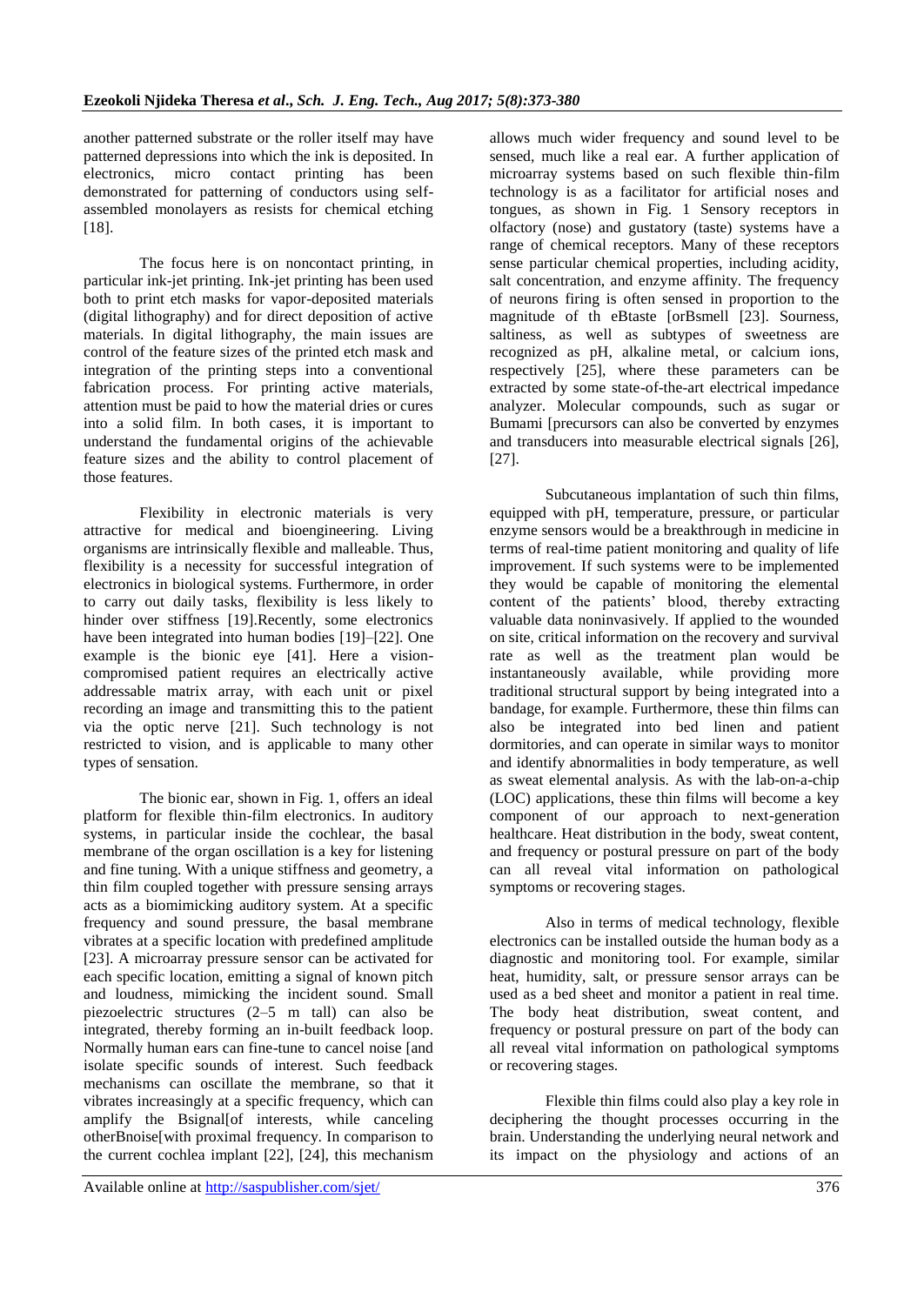individual has been the center of many neuroscientists' research, with significant cultural and societal impact. Although different imaging techniques exist today, such as near infrared (NIR) spectroscopy, magnetic resonance imaging, and electroencephalograms, most of these commonly used cognitive tests have limited versatility. Using thin-film multifunctional pixel arrays composed of NIR diodes, detectors, inductors, heat sensors, and electrodes would allow high-resolution<br>multipurpose imaging and stimulation. More multipurpose imaging and stimulation. More importantly, the simultaneously acquired data will give increasing insights on neural signal propagation, processing, and storage mechanisms.

Novel materials are now available that are robust, optically transparent, flexible, and yet electrically active. These include: ZnO-based power generation [29]–[30], thin-film oscillators and wireless power transferring systems [28], and thin-film energy storage and batteries [31], [32]. These examples hint at the possibility of a futuristic deformable film where health monitoring, data processing, data communications, and energy generation and storage can be achieved on a single polymeric platform. However, routes to the control and interaction of the liquid sensing environment with these flexible systems must still be addressed. LOC is one of the most important microsystems for next-generation healthcare, with promising applications in microanalysis, drug development, diagnosis of illness, and disease [33]– [34]. It is envisaged that flexible LOCs may form in situ, plaster-like, wearable health diagnostics and drug delivery. LOCs typically consist of microfluidics, sensors and, in some cases, drive and analysis electronics. Integration of microfluidics and sensors on a single flexible platform can greatly enhance the efficiency of biochemical reactions and the sensitivity of detection, increase the reaction/detection speed, and reduce the potential cross contamination, fabrication time, and cost. However, fabrication techniques of microfluidics and sensors are different, making the integration of the two main components complicated, thereby largely increasing the system cost, particularly on polymer-based substrates.



**Figure 1. A bionic ear. Ear diagram by Salvatore Vuono (permission obtained). Source {Arokia Nathan et al 2012}**

Micro pumps and mixers employing surface acoustic waves (SAWs) as actuation mechanisms are attractive alternatives from an integration perspective [35]. They offer great potential for microfluidic applications, as they are based on low-cost ZnO piezoelectric thin films that can be deposited on commercially available Si and deformable substrates. SAW-based micropumps and micro mixers are simple in structure and fabrication, are inexpensive, and function as active pumping and mixing devices without any moving parts. They have proven reliable and effective [35]. SAW devices have been reported on

Available online at<http://saspublisher.com/sjet/> 377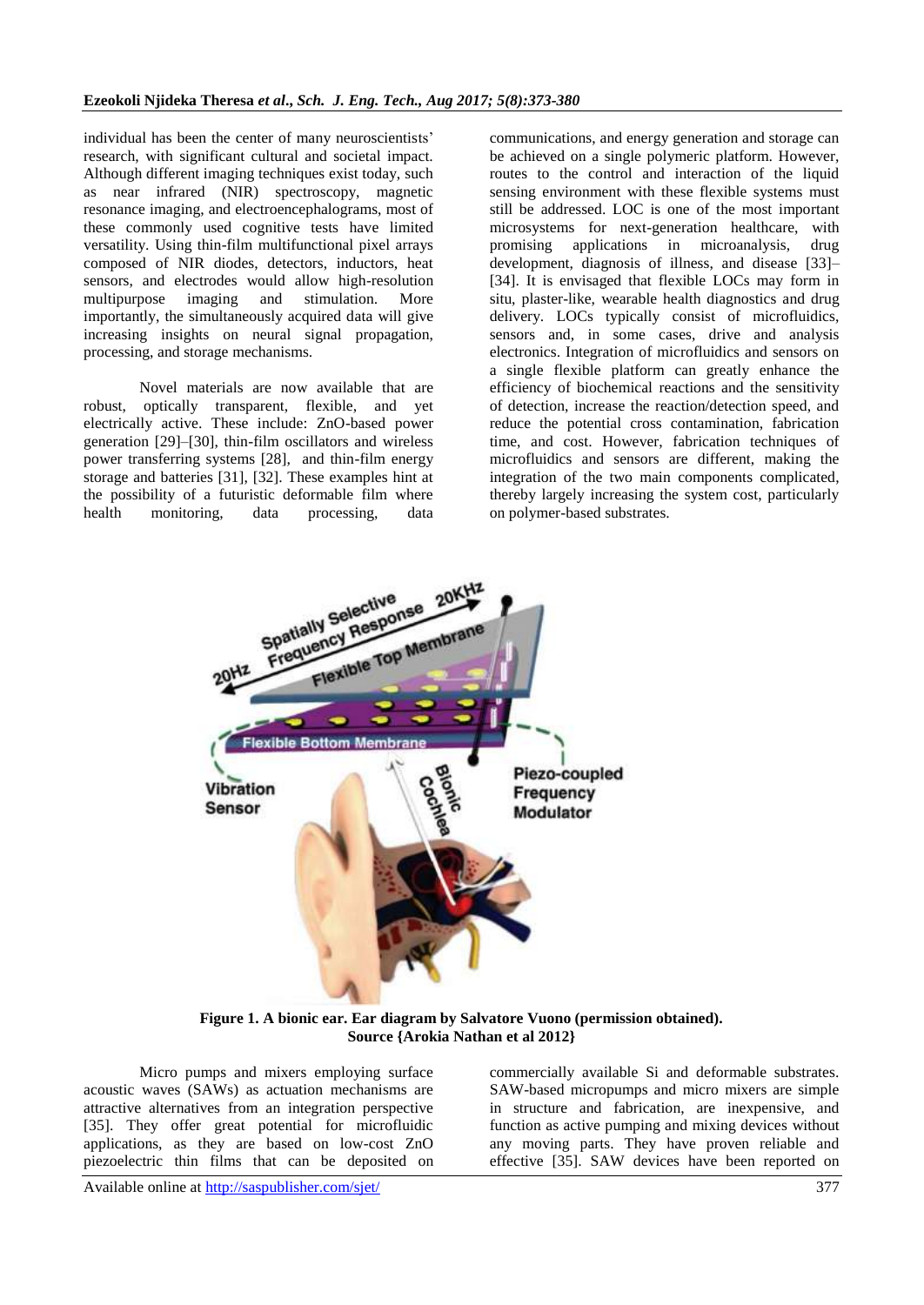nano crystalline ZnO thin films deposited on Si substrates using RF sputtering [36]. No direct integration on flexible polymeric substrates has yet to emerge, though this burgeoning field is certain to bloom in time following various technological advancements. When an alternating current (ac) signal at the intrinsic resonant frequency is applied to an interdigited transducer, acoustic waves are generated, through the piezoelectric effect [36], and travel on the surface, as shown in Fig. 2. Coupling of acoustic waves into a liquid induces acoustic streaming and motion of a

droplet if in contact with a suitably hydrophobic surface. When the surface energy of the SAW device is reduced, using a self-assembly monolayer perhaps, the acoustic wave can be effectively used to pump droplets. Higher order mode waves, e.g., the Sezawa wave [37], are more effective in streaming and transportation of microdroplets. A SAW device on a ZnO has also been used in [37] to pump and mix liquids remotely, thus avoiding direct contact of the extremely reactive ZnO film with biochemical solutions.



**Fig 2. Schematic representation of surface acoustic wave and liquid droplet at Rayleigh angle**  $(\theta)$ 

#### **4. Conclusion**

Flexible circuits can now be fabricated using both conventional inorganic and organic materials. Optimization of the electrical performance of materials deposited on plastic is still under way. The current level of performance will be adequate for a variety of applications and technologies have been demonstrated to have great utility with commercial instrumentation becoming more widely available, adoption of these methods will probably increase. Some of the significant challenges for adaptation of the materials and designs innovations and technology demonstrated so far are decreasing annealing times, controlling viscosity of solutions without harming electronic properties of the dried films, and development of high-throughput largescale print heads. Overcoming these challenges will guarantee a drastic reduction burden of manufacturability and flexibility in electronics for their functionality, performance, and cost to permeate into mainstream electronic applications. The unique properties and applications of thin-film flexible electronics are low weight, mechanical flexibility and durability. Simple device integration, along with lowcost and large-area process ability allow them to be

utilized in a wide range of applications from space exploration to water purification, and from displays to conformally integrated automotive batteries. Future developments in flexible thin-film technology are likely to enhance the performance of the devices discussed here and more which will lead to more widespread applications.

**Acknowledgement**: We are thankful to the entire management of National Engineering Design And Development Institute. (NEDDI) , Nnewi , Anambra State of National Agency For Science And Engineering Infrastructure ,(NASENI), Idu Industrial Estate, Abuja, Nigeria

### **REFFERENCES**

- 1. Tsukada T. Active-matrix liquid-crystal displays. In: Street RA (ed) Technology and applications of amorphous silicon. Springer-Verlag, Heidelberg, 2000.
- 2. Street RA. Large area image sensor arrays. In: Street RA (ed) Technology and applications of amorphous silicon. Springer-Verlag, Heidelberg, 2000.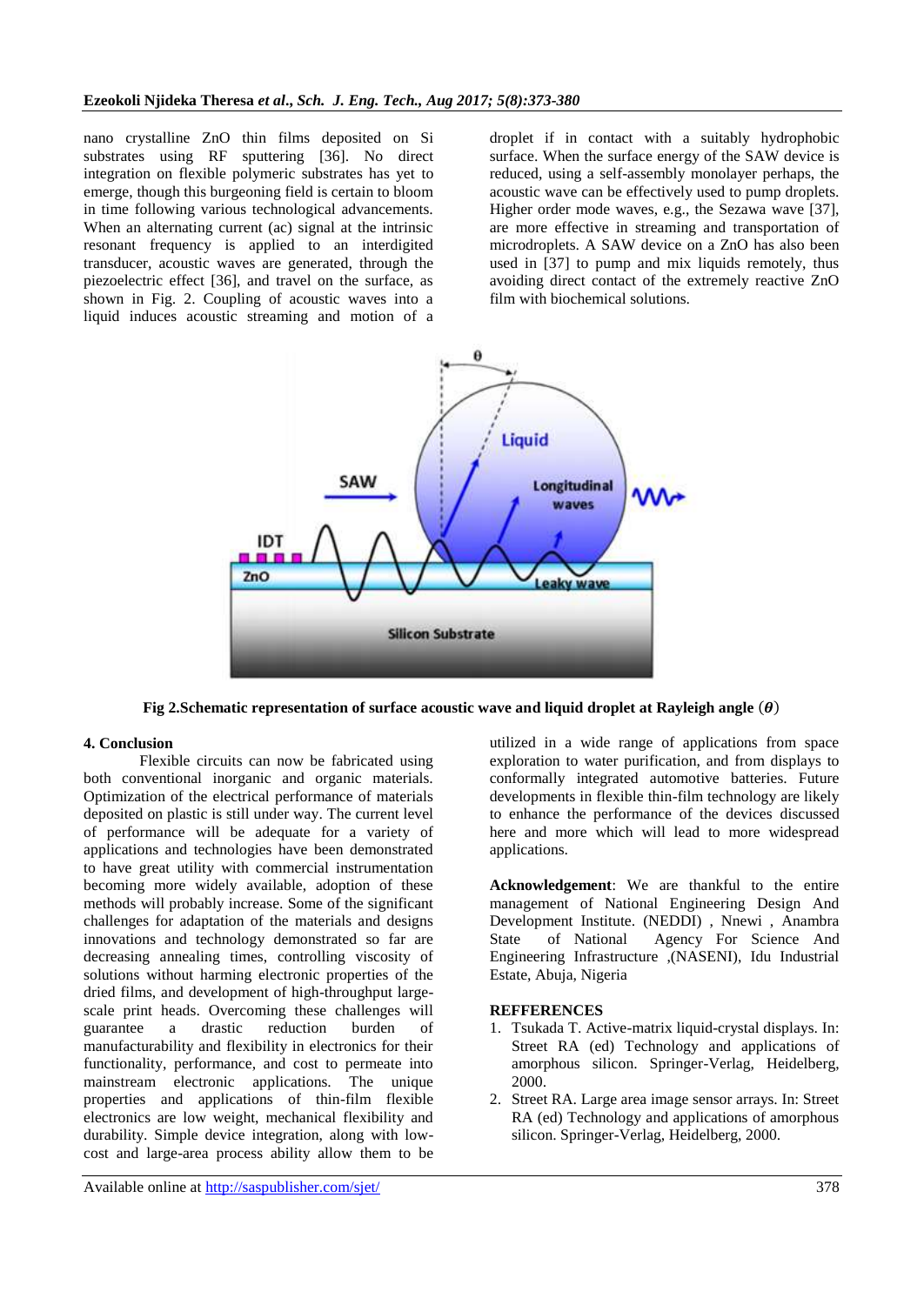- 3. Shimoda T, Matsuki Y, Furusawa M, Aoki T, Yudasaka I, Tanaka H, Iwasawa H, Wang D, Miyasaka M, Takeuchi Y. Solution-processed silicon films and transistors. Nature, 2008; 440:783– 786
- 4. Hoffman RL, Norris BJ, Wager JF. ZnO-based transparent thin-film transistors. Appl Phys Lett, 2003; 82:733–735
- 5. Nomura K, Ohta H, Takagi A, Kamiya T, Hirano M, Hosono H. Room-temperature fabrication of transparent flexible thin-film transistors using amorphous oxide semiconductors. Nature, 2004; 432:488–492
- 6. Noh YY, Cheng X, Sirringhaus H, Sohn JI, Welland ME, Kang DJ. Ink-jet printed ZnO nanowire field effect transistors. Appl Phys Lett, 2007; 91:043109
- 7. Veres J, Ogier SD, Leeming SW, Cupertino DC, Khaffaf SM. Low-k Insulators as thechoice of dielectrics in organic field-effect transistors. Adv Func Mater, 2003; 13:199–204
- 8. Sirringhaus H. Device physics of solution-processed organic field-effect transistors. Adv Mater, 2005; 17:2411–2425
- 9. Gundlach DJ, Lin YY, Jackson TN, Nelson SF, Schlom DG. Pentacene organicthin-film transistors – molecular ordering and mobility. IEEE Electron Dev Lett, 1997; 18:87–89
- 10. Nomoto K, Hirai N, Yoneya N, Kawashima N, Noda M, Wada M, Kasahara J. Ahigh-performance short-channel bottom-contact OTFT and its application to AM-TN-LCD.IEEE Trans Electron Dev, 2005; 52:1519–1526
- 11. Payne MM, Parkin SR, Anthony JE, Kuo CC, Jackson TN. Organic field-effect transistors from solution-deposited functionalized acenes with mobilities as high as 1 cm2/Vs. JAm Chem Soc, 2005; 127:4986–4987
- 12. McCulloch I, Heeney M, Bailey C, Genevicius K, MacDonald I, Shkunov M, Sparrowe D, Tierney S, Wagner R, Zhang W, Chabinyc ML. Liquidcrystalline semiconducting polymers with high charge-carrier mobility. Nature materials. 2006 Apr 1;5(4):328,
- 13. Hong CM, Wagner S. Ink-jet printed copper source/drain metallization for amorphoussilicon thin-film transistors. IEEE Electron Dev Lett, 2000; 21:384–386
- 14. Huang D, Liao F, Molesa S, Redinger D, Subramanian V. Plastic compatible lowresistance printable gold nanoparticle conductors for flexible electronics. J Electrochem Soc, 2003;150:412–417
- 15.Chung J, Ko S, Bieri NR, Grigoropoulos CP, Poulikakos D. Conductor microstructures by laser curing of printed gold nanoparticle ink. Appl Phys Lett, 2004; 84:801–803
- 16. Wu Y, Li Y, Ong BS. Printed silver ohmic contacts for high-mobility organic thin-filmtransistors. J Am Chem Soc, 2006; 128:4202–4203

Available online at<http://saspublisher.com/sjet/> 379

- 17. Groenendaal LB, Jonas F, Freitag D, Pielartzik H, Reynolds JR. Poly(3,4-ethylenedioxythoiphene) and its derivatives: Past, present, and future. Adv Mater, 2006; 12:481–494
- 18.Rogers JA, Bao Z, Baldwin K, Dodabalapur A, Crone B, Raju VR, Kuck V, Katz H, Amundson K, Ewing J, Drzaic P. Paper-like electronic displays: Large-area rubber-stampedplastic sheets of electronics and microencapsulated electrophoretic inks. Proc Nat Acad Sci , 2001; 98:4835–4840
- 19. Axisa F, Schmitt PM, Gehin C, Delhomme G, McAdams E, Dittmar A. Flexible technologies and smart clothing for citizen medicine, home healthcare, and disease prevention. IEEE Transactions on information technology in biomedicine. 2005 Sep;9(3):325-36.
- 20.Istepanian RS, Jovanov E, Zhang YT. Guest editorial introduction to the special section on mhealth: Beyond seamless mobility and global wireless health-care connectivity. IEEE Transactions on information technology in biomedicine. 2004 Dec;8(4):405-14.
- 21. Lane SS, Kuppermann BD, Fine IH, Hamill MB, Gordon JF, Chuck RS, Hoffman RS, Packer M, Koch DD. A prospective multicenter clinical trial to evaluate the safety and effectiveness of the implantable miniature telescope. American journal of ophthalmology. 2004 Jun 30;137(6):993-1001.
- 22. Turner CW, Gantz BJ, Vidal C, Behrens A, Henry BA. Speech recognition in noise for cochlear implant listeners: benefits of residual acoustic hearing. The Journal of the Acoustical Society of America. 2004 Apr;115(4):1729-35..
- 23. Purves D. Neuroscience. Sunderland, MA: Sinauer, 2008.
- 24.Chute PM, Nevins ME. The Parents' Guide to Cochlear Implants. Washington, DC: Gallaudet Univ. Press, 2002
- 25. Frings S, Bradley , J.ransduction Channels in Sensory Cells. Weinheim, Germany: Wiley-VCH, 2004, p. 155.
- 26. Matschinsky FM. A lesson in metabolic regulation inspired by the glucokinase glucose sensor paradigm. Diabetes. 1996 Feb 1;45(2):223-41.
- 27.Chaudhari N, Yang H, Lamp C, Delay E, Cartford C, Than T, Roper S. The taste of monosodium glutamate: membrane receptors in taste buds. Journal of Neuroscience. 1996 Jun 15;16(12):3817- 26..
- 28.Chaudhari N, Yang H, Lamp C, Delay E, Cartford C, Than T, Roper S. The taste of monosodium glutamate: membrane receptors in taste buds. Journal of Neuroscience. 1996 Jun 15;16(12):3817- 26..
- 29.Baxter JB, Aydil ES. Nanowire-based dyesensitized solar cells. Applied Physics Letters. 2005 Jan 31;86(5):053114.